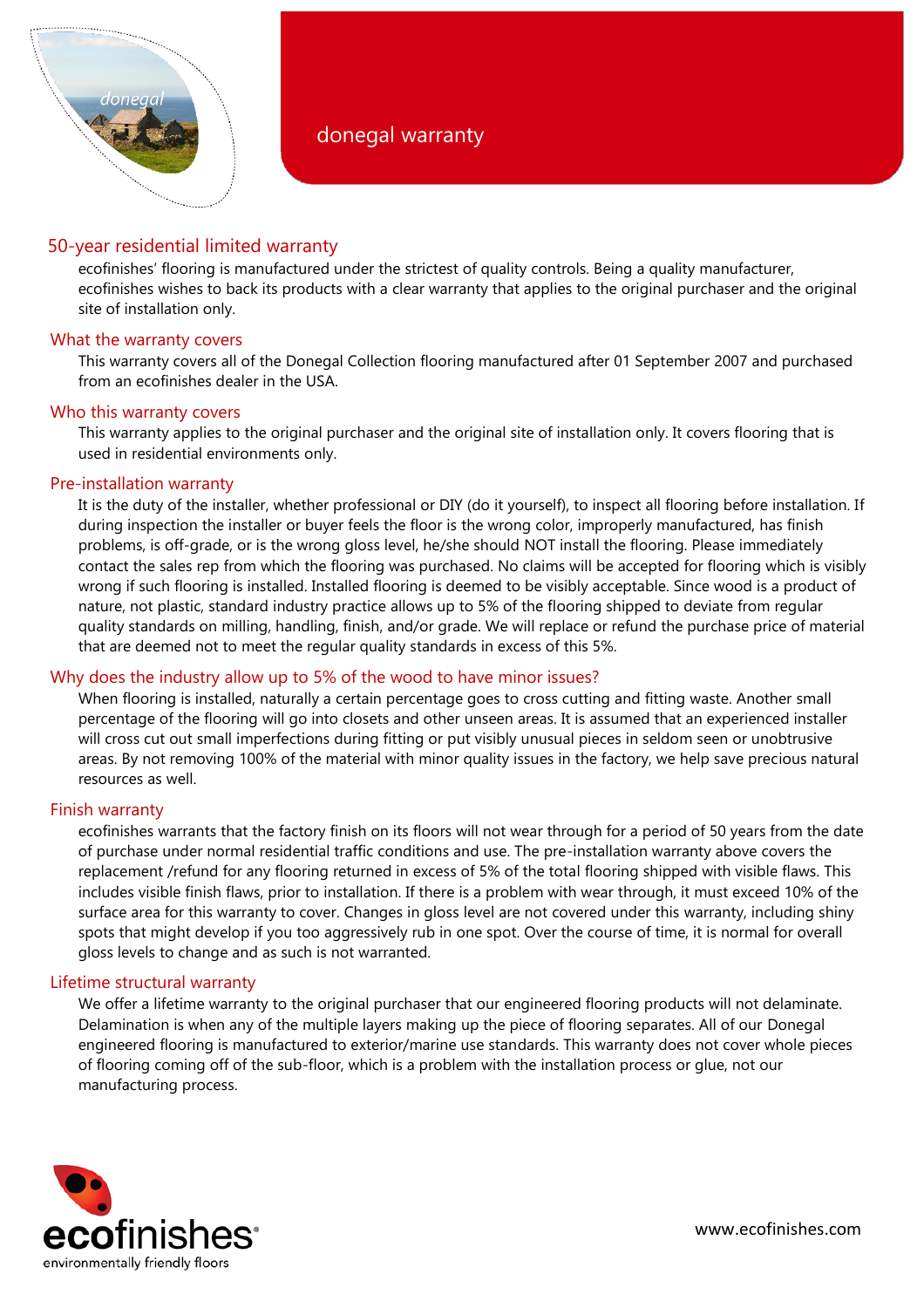Although we guarantee our product will not delaminate, if our flooring is exposed to extreme humidity (whether from a wet sub-floor or flooding of your residence) or extreme dryness (less than 35% relative humidity), you will see slight shrinkage, swelling, cupping, or even cracking of the solid wood wear layer. Wood is naturally hydroscopic (similar to a sponge ) and such shrinkage, swelling, cupping, or cracking due to extreme variations in humidity is to be expected and is not warranted for. Normally, the problems will solve themselves once humidity returns to the normal range of 45% to 60% relative humidity. Damage due to flooding should be covered by your home owner's insurance policy.

## Radiant Heat Installation

We warrant to you (the original purchaser) that our engineered Donegal wood flooring 4 7/8" width or less, may be installed over radiant-heated subfloors provided the surface temperature of the system does not exceed 85 degrees Fahrenheit (29 degrees Celsius), and the relative humidity levels are maintained between 35% and 55%. This applies to both floating and glue-down applications. This warranty, however, does not cover electrical floor heating systems. For floating installations over radiant-heated subfloors, apply a 2" small bead of glue at the ends of each plank (into the Fall-Loc joint).

For engineered wood flooring products over 4 7/8" width, must be glued down over radiant heat floors (no floating installations).

Prior to installing the floor over radiant heat, allow 2-3 days for opened boxes to acclimate to relative humidity levels of 35% - 55% and room temperatures between 55 degrees and 72 degrees Fahrenheit.

Before installing over newly constructed radiant heat systems, operate the system at maximum capacity to force any residual moisture from the cementitious topping of the radiant heat system. Then set the thermostat to a comfortable room temperature for the installation. Refer to the radiant heat system's manufacturer recommendations for additional guidance.

#### Warranty exclusions and conditions

These warranties provide no express or implied coverage against:

- Scratches, indentations, marks, stains, or other damage caused by negligent or accidental exposure to pebbles, grit, sand, or other abrasives, pets, insects, high heeled or cleated shoes, fire, product spills, excessive moisture, heat, or dryness
- Changes in color due to exposure to light: Variations in color, tone, grain patterns, and other naturally occurring characteristics of hardwood
- Problems arising from failure to follow manufacturer's written installation, care, and maintenance instructions
- Expansion and contraction between boards or any other problems arising from improper heat and humidity levels
- Damage due to exposure to excessive moisture from any cause or source
- ecofinishes expressly excludes and will not pay consequential or incidental damages under this warranty. By this, ecofinishes means any loss expense, inconvenience, or damage other than to the wood floor.

We neither assume nor authorize any other person or entity to assume for it any other obligation in connection with the sale of this product. This warranty is the complete and exclusive expression of our warranty and is in lieu of all other express and /or statutory warranties. Any implied warranties, including but not limited to the implied warranties, merchantability, and fitness for a particular purpose are limited in duration of this express warranty. Some states do not allow limitations on how an implied warranty lasts, so the above limitation may not apply to you. Our obligation under this warranty shall be limited to, at its options, providing replacement of shortages, exchange of disputed product, or refund of purchase price for flooring with visible flaws returned to us prior to installation. For flooring with delamination and finish problems which occur after installation and not visible prior to, assume no liability for incidental or consequential damages. However, some states do not allow the exclusion or limitation of incidental or consequential damages, so this exclusion may not apply to you. The sole purpose of the remedy provided herein is the replacement /repair of disputed products or refund of purchase price.

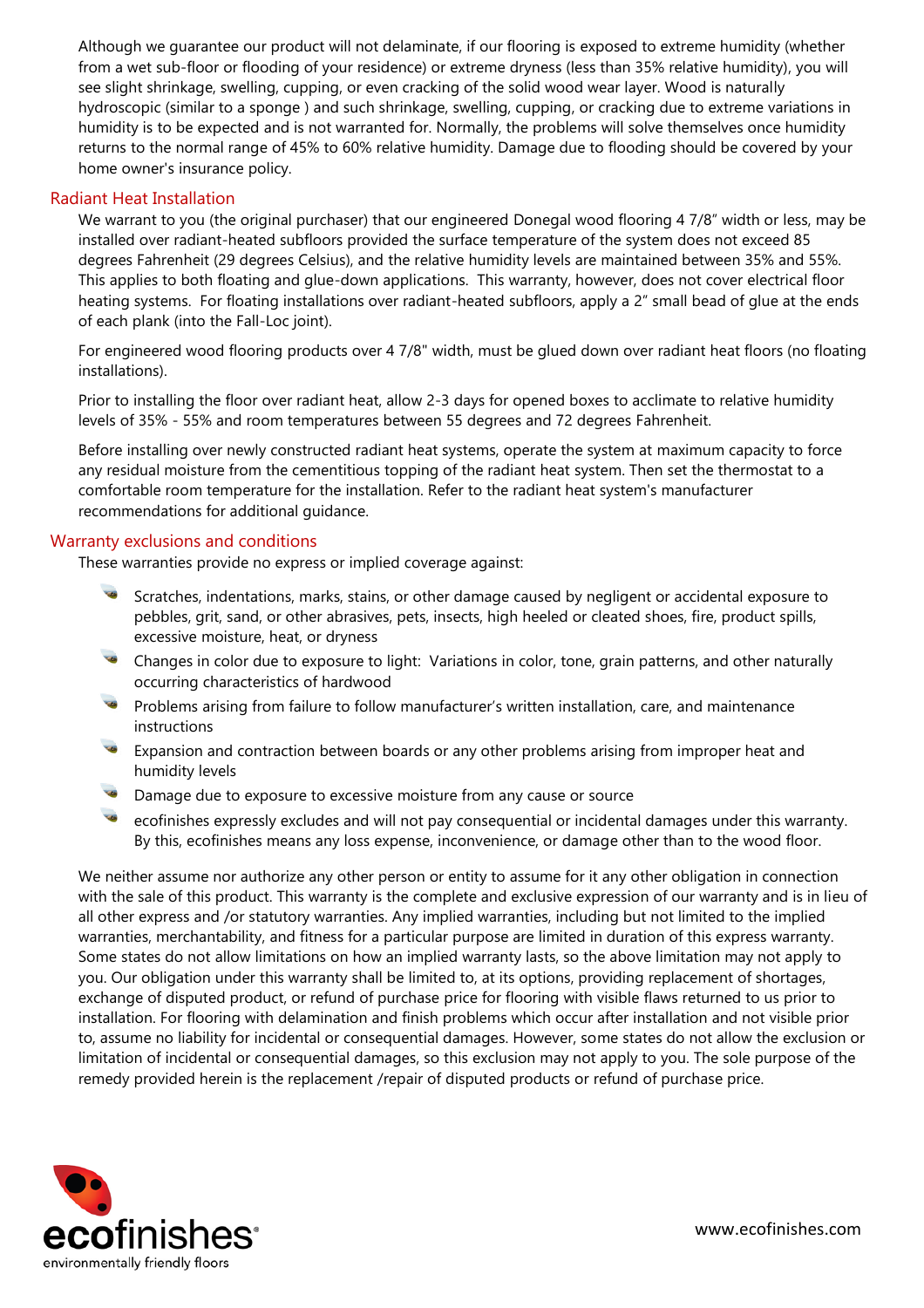This remedy shall be the buyer's exclusive remedy and shall not be deemed to have failed of its essential purpose, so long as we are willing to replace /repair such disputed goods or refund the purchase price. This warranty does not apply to any products designated as seconds, special or non-standard items. Any product or products so designated are sold "as is". In order to get performance under this warranty, the person seeking performance should first contact the dealer from whom they purchased the flooring.

This limited warranty gives you specific legal rights, and you may also have other rights which vary from state to state. The failure of either party to enforce any of the provisions of this agreement shall not be construed as a waiver of such provision or of the right of any party thereafter to enforce each and every provision.

## 5 Year Commercial Limited Wear Warranty

We manufacture all of our flooring under the strictest of quality controls. Being a quality manufacturer, we wish to back our products with a clear warranty that applies to the original purchaser and the original site of installation only.

This warranty applies to the original purchaser and the original site of installation only. It covers our Highrise<sup>+</sup> Collection wood flooring that is used in a light commercial environment, such as business offices, clothing and/or toy stores, or other non-food retail stores.

## Pre-installation warranty

It is the duty of the installer to inspect all flooring before installation. If, before or during inspection, the installer or buyer feels the floor is the wrong color, improperly manufactured, has finish problems, is off-grade, or is the wrong gloss level, he/she should NOT install the flooring. Please immediately contact the sales rep from which the flooring was purchased. No claims will the accepted for flooring which is visibly wrong if such flooring is installed. Installed flooring is deemed to be visibly acceptable.

## 5 Year Commercial, Wear Layer Warranty

We warrant, to the original owner/purchaser, that the engineered Air Dried 48 treated wood layer of the floor will not wear through or separate from its multi-ply, engineered construction for a full 5 years from the date of purchase. This 5 year warranty applies to applications where normal, light commercial and residential traffic conditions apply. This warranty excludes any indentations, scratches, or surface damages caused by lack of proper maintenance, misuse, negligence, spiked heel shoes, water, erosion, pebbles, sand, other abrasives or insufficient protection on furniture. Changes in gloss level are not covered under this warranty, as over the course of time it is normal for overall gloss levels to change.

## Lifetime Structural Warranty

ecofinishes warrants its products, in their original manufactured condition, to be free from defects in lamination, assembly, milling, dimension, and grading. Structural Integrity means that products will remain free from defects in lamination, assembly, milling, dimension and grading for as long as the original purchaser owns the home or commercial flooring.

Hardwood flooring, being a natural product, will continue to expand and contract through normal heating and non-heating seasons. Properly installed hardwood floors may consequently experience some separation between boards at different times during the year. If such separations do occur, they are not covered by this warranty.

Any exposure to extreme humidity (whether from a wet sub-floor or flooding) or extreme dryness (less than 35% relative humidity) could result in damage to the wood flooring and wear layer. If such situations do occur, they are not covered by this warranty.

## Warranty exclusions and conditions

These warranties provide no express or implied coverage against:

- Scratches, indentations, marks, stains, or other damage caused by negligent or accidental exposure to pebbles, grit, sand, or other abrasives, pets, insects, high heeled or cleated shoes, fire, product spills, excessive moisture, heat, or dryness
- Changes in color due to exposure to light: variations in color, tone, grain patterns, and other naturally occurring characteristics of hardwood